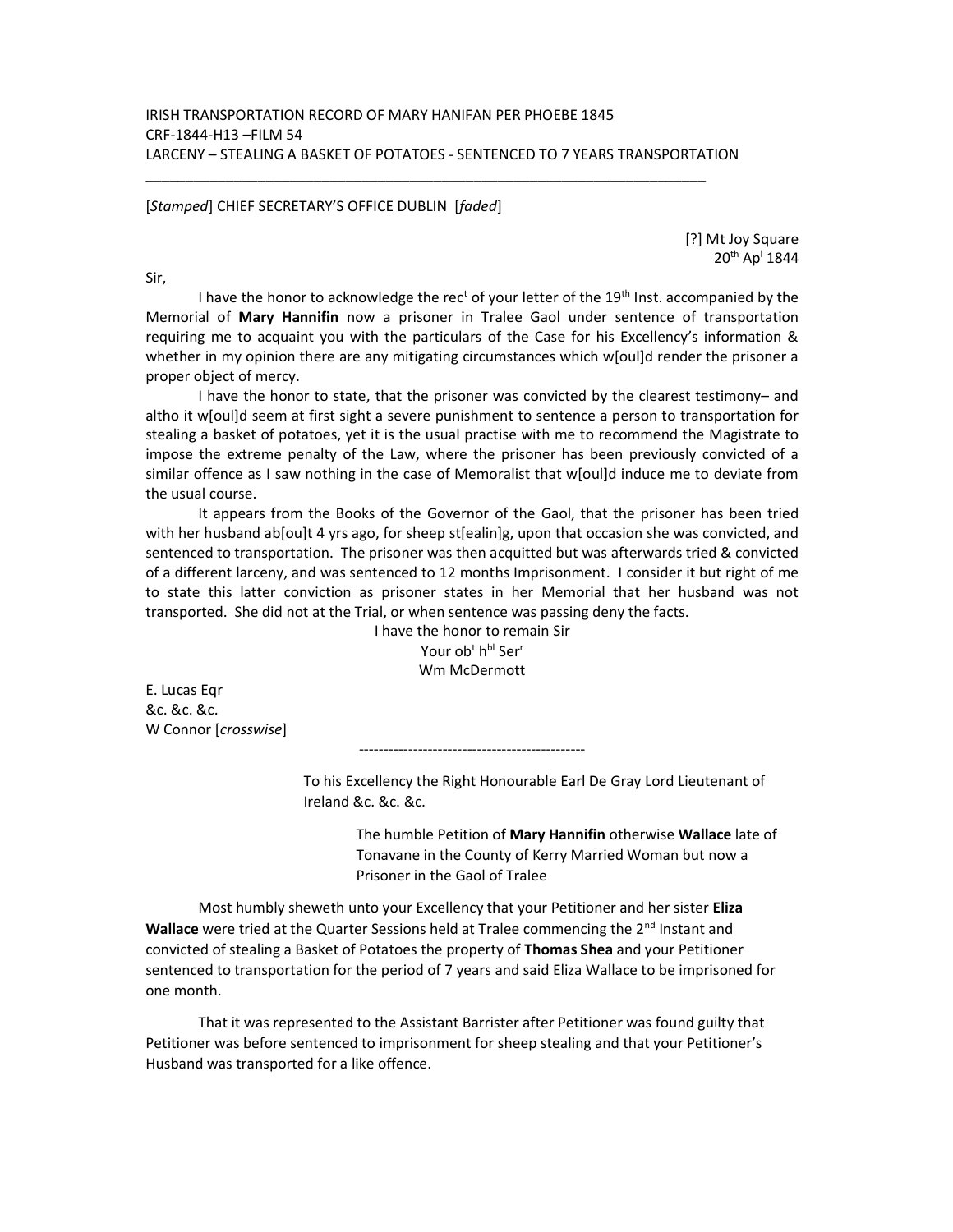That Petitioner admits she was found guilty on circumstantial evidence and sentenced to 12 months imprisonment on such charge of sheep stealing and for which Petitioner was confined for 12 months in Gaol although Petitioner was innocent of the alleged offence and although it is a notorious fact in the neighbourhood where Petitioner lived, that the sheep for stealing which Petitioner was found guilty and imprisoned was afterwards found some having only gone astray or wandered near the Mountains where it was feeding.

 That it wasn't the fact that her Petitioner's Husband was sentenced to transportation or found guilty of sheep stealing or any other larceny.

 That Petitioner was charged at the prosecution of said Shea and convicted on circumstantial evidence of stealing his Potatoes.

 That the Potatoes which were found in the House of your Petitioner's Mother where Petitioner resided were the property of Petitioner's Brother William Wallace and that Petitioner brought same the evening before from a small Heap of Potatoes belonging to said William Wallace.

 That Potatoes of the Prosecutor and said Wallace were of the same description and were of a bad and wet kind and Petitioner having taken a Basket of said Wallace's Potatoes as desired by him put some of them under Petitioner's Bed in order that they might become soaked and dry and thereby the better for use.

 That it was admitted by the Prosecutor, (as the fact is), that it is a common practice for persons in the most humble class of life like your Petitioner to put such Potatoes of the kind under the Bed which is the dryest part of your Petitioner's wretched Cabin like others of the Country.

 That your Petitioner has two Infant Daughters one aged about five years and another about Three years.

 That Petitioner believes the Assistant Barrister is a kind and humane man, but your Petitioner believes the erroneous statement made to him that Petitioner's Husband was transported had some influence on his mind in passing so severe a sentence on your Petitioner as Banishment from her wretched Home and from her innocent and helpless children.

 That Petitioner and her Husband are wretchedly poor and [3 or 4 lines illegible black blots] and aged Mother of Petitioner and of her Husband.

 That the Banishment of your Petitioner will bring utter ruin and destruction on Petitioner's wretched and helpless offspring.

That the Prosecutor and his wife regret the severe sentence passed on your Petitioner.

 That your Petitioner most humbly beseeches your Excellency to take Petitioner's case into your humane consideration and commute the severe sentence passed on Petitioner, which if carried into effect will bring unbounded poverty and destruction on her aged and already wretched and destitute Mother and Husband, and on her innocent and helpless infants and your Petitioner shall never cease to pray for your Excellency as in humble duty bound.

| Read by      | her             |
|--------------|-----------------|
| John Linehan | Mary X Hannifin |
|              | mark            |

We have heard read the foregoing Petition, and hope his Excellency will grant the prayer of same, said Mary Hannifan was found guilty on circumstantial evidence, at our Prosecution. read by his

Michael Foley **Thomas X** Shea mark her Ellen X Shea mark

----------------------------------------------

Edw Connor 15 Ap/44 [crosswise]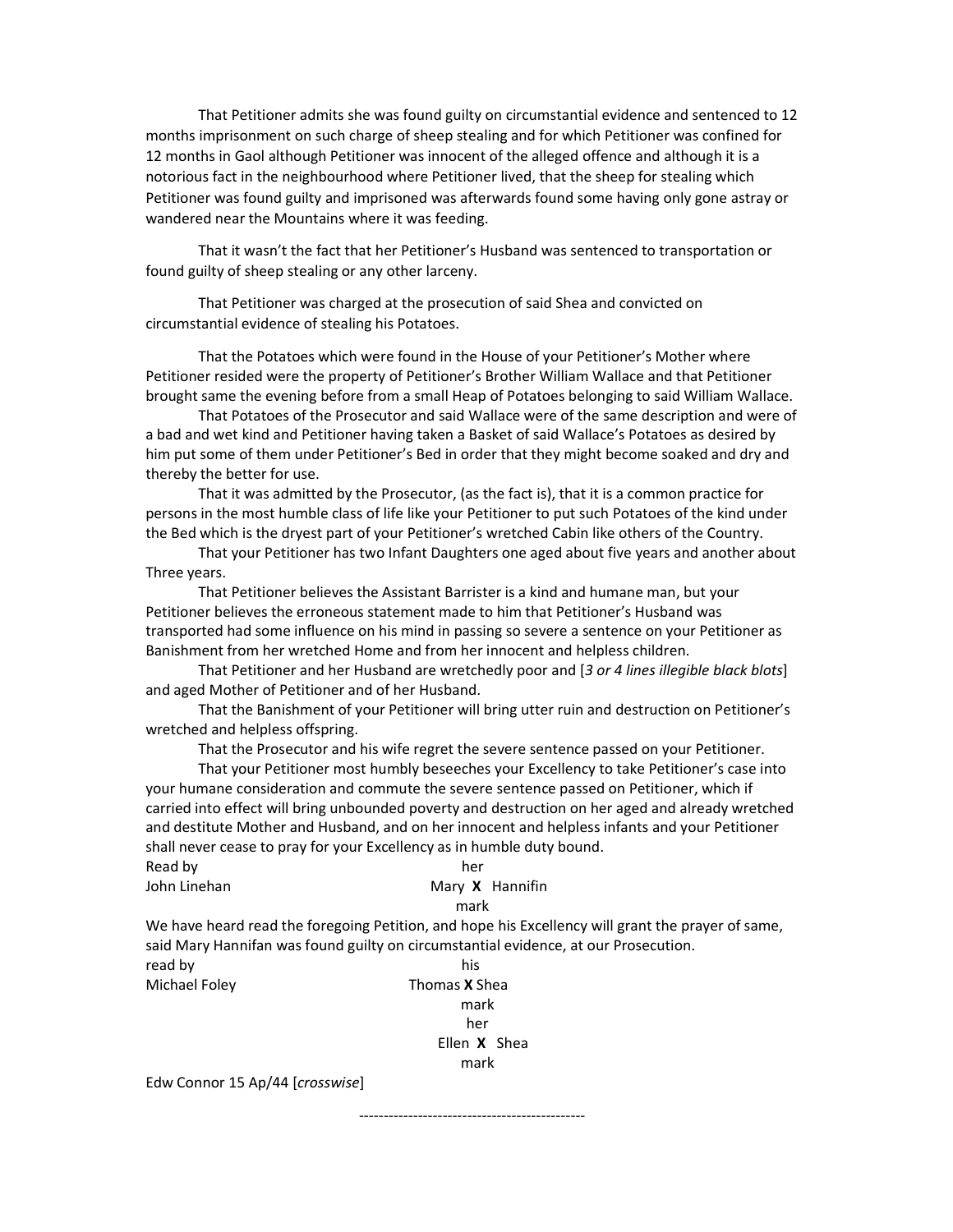## [Stamped] CHIEF SECRETARY'S OFFICE DUBLIN 44 MAY [?]

To His Excellency the Right Honourable Earl De Grey Lord Lieutenant General & General Governor of Ireland &c. &c &c.

 The Respectful Petition of Mary Hannifin otherwise Wallace late of Tonavane in the County of Kerry Married Woman now of Tralee Gaol – Humbly Sheweth –

That your Petitioner and her sister Elizabeth Wallace were at the last quarter sessions at Tralee convicted for stealing a Basket of Potatoes, the property of Thomas Shea, that your Petitioner was sentenced to Seven years Transportation and her sister to a month's imprisonment. That it was represented to the Court at the Trial that Petitioner has been formerly imprisoned for sheep stealing and her husband Transported for like offence, that Petitioner admits being found guilty on circumstantial evidence for sheep stealing and was Imprisoned for Twelve Months, although innocent of the crime, the sheep for which she was prosecuted and Imprisoned as having been found straying on a mountain thereafter that it is not fact that her husband was Transported and is since a resident of Tralee.

That Petitioner got some Potatoes from her Brother William Wallace quite fresh from a Pit which Potatoes were of quality and description like unto those of the Prosecutor's and for which Petitioner is now innocently suffering. That Petitioner is encumbered with a young helpless family, two females the oldest about five and the other about three years old with an aged debilitated and worn out Mother to support with no other means than her and her husband's labour. That your Petitioner ardently beseeches your Excellency will graciously take her case into your kindest consideration and not suffer her to be banished from her wretchedly distressed husband, his aged Mother and innocent babies, and your Petitioner as in duty shall ever pray.

Tralee Gaol ) We the undersigned beg leave to recommend the above Petitioner's May  $10^{th}$  1844 ) Prayer to His Excellency the Lord Lieutenant's humane Mercy –

----------------------------------------

We the undersigned at whose prosecution  $\qquad)$ the above Petitioner had been convicted ) felt honestly sorry for the person since and beg ) leave to so recommend her to His Excellency's ) Mercy John Hussey

Thomas **X** Shea [James] Eagar her Morto Hurly Morto Hurly Ellen X Shea mark Edw Connor H13 [crosswise]

 Charles Mason [illegible] his Thomas Benner mark Eusebius McG Plowman